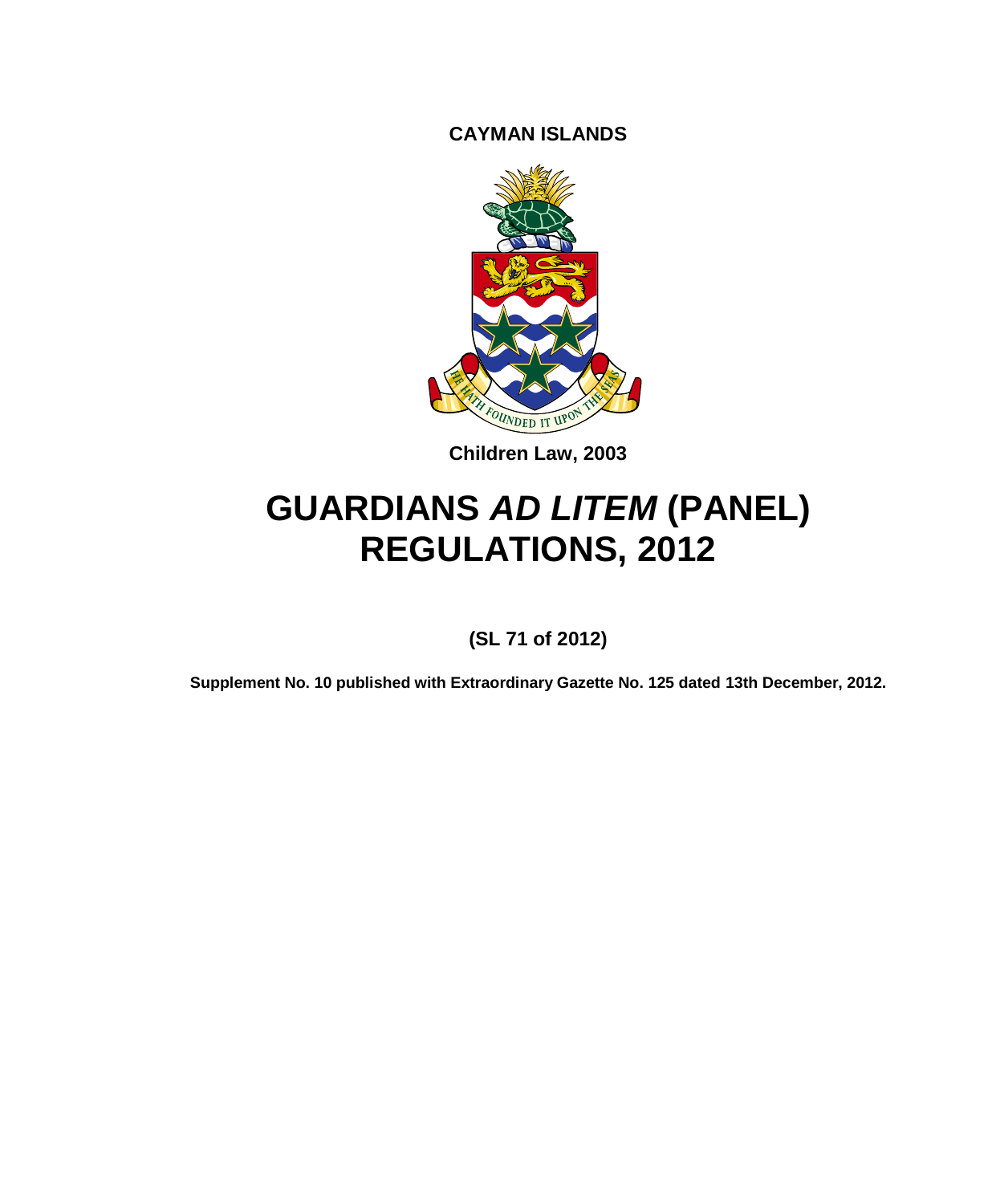## **PUBLISHING DETAILS**

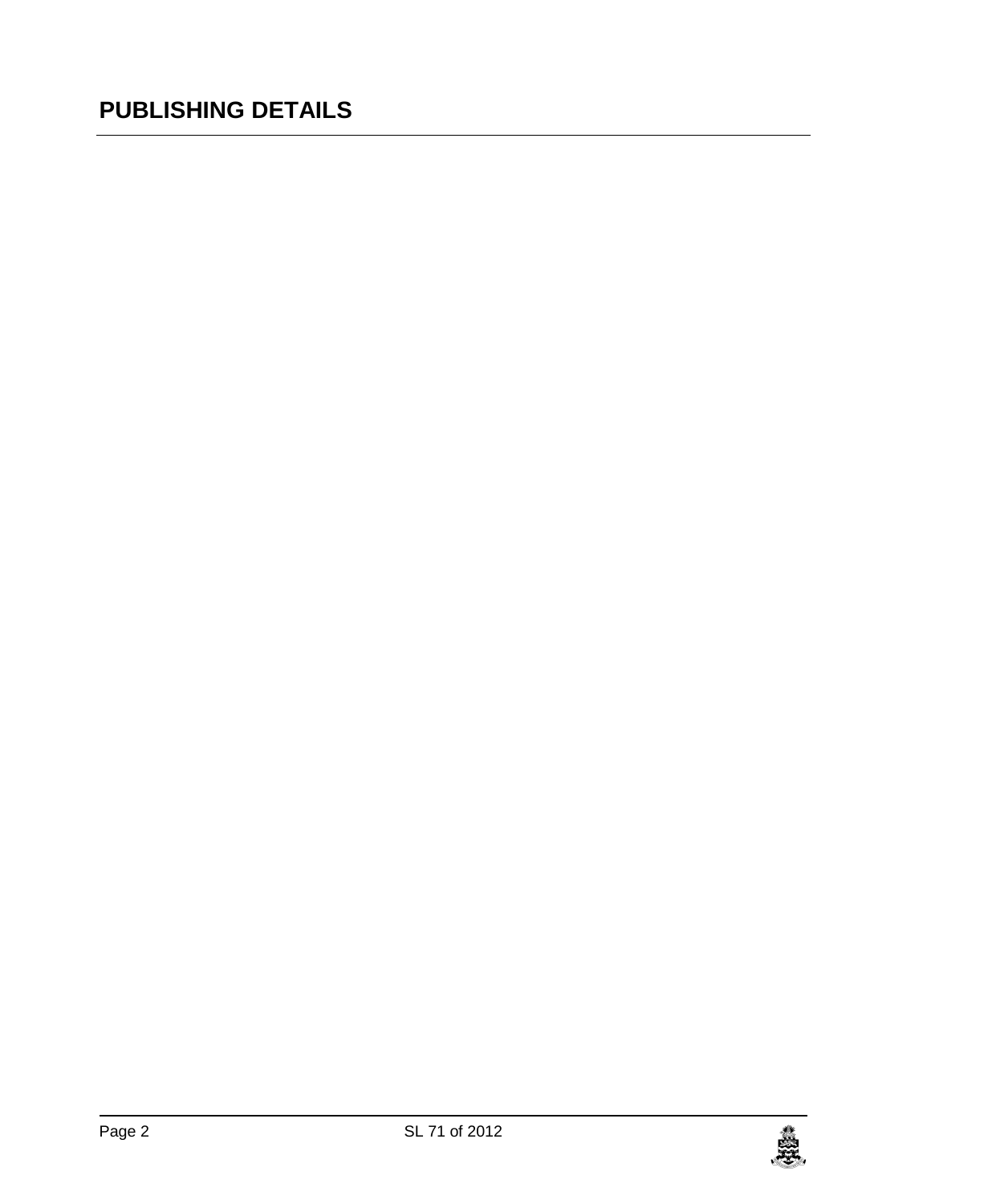#### **CAYMAN ISLANDS**



**Children Law, 2003**

# **GUARDIANS AD LITEM (PANEL) REGULATIONS, 2012**

**(SL 71 of 2012)**

## **Arrangement of Regulations**

| Regulation     |                                                                                 | Page |
|----------------|---------------------------------------------------------------------------------|------|
| $\mathbf{1}$ . |                                                                                 |      |
| 2 <sub>1</sub> |                                                                                 |      |
| 3.             |                                                                                 |      |
| 4.             |                                                                                 |      |
| 5.             |                                                                                 |      |
| 6.             |                                                                                 |      |
| 7.             |                                                                                 |      |
| 8.             |                                                                                 |      |
| 9.             |                                                                                 |      |
| 10.            |                                                                                 |      |
| 11.            |                                                                                 |      |
| 12.            |                                                                                 |      |
| 13.            |                                                                                 |      |
|                | <b>SCHEDULE 1</b>                                                               | 11   |
|                |                                                                                 |      |
|                | <b>SCHEDULE 2</b><br><u> 1989 - Johann Stoff, amerikansk politiker (* 1908)</u> | 12   |
|                |                                                                                 |      |

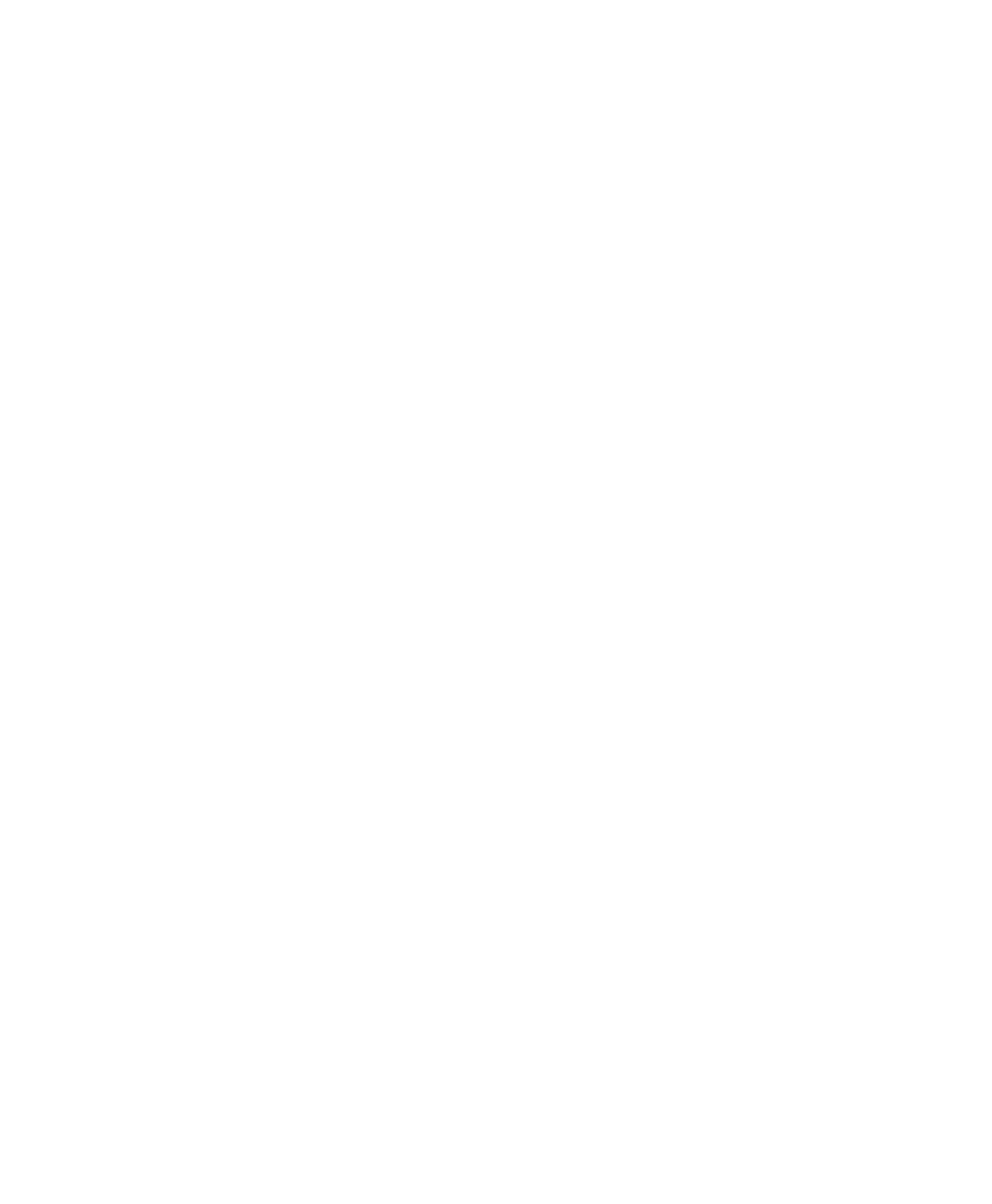#### **CAYMAN ISLANDS**



# **GUARDIANS** *AD LITEM* **(PANEL) REGULATIONS, 2012**

### **(SL 71 of 2012)**

The Governor in Cabinet, in exercise of the powers conferred by section 43(7) of the Children Law, 2003, hereby makes the following Regulations —

#### <span id="page-4-0"></span>**1. Citation**

**1**. These Regulations may be cited as the Guardians *Ad Litem* (Panel) Regulations, 2012.

#### <span id="page-4-1"></span>**2. Definitions**

**2**. In these Regulations —

"**complaints committee**" means a committee established under regulation  $6(1)(a)$ ;

"**Department**" means the Department having responsibility for the welfare of children;

"**Judicial Administration Department**" means the department of Government responsible for the administration of the courts;

"**Law**" means the *Children Law, 2003*;

"**panel**" means a panel established under regulation 3;

"**panel committee**" means a committee established under regulation 6(b); and

"**relevant proceedings**" means specified proceedings as defined in section 43(6) of the *Children Law, 2003*.

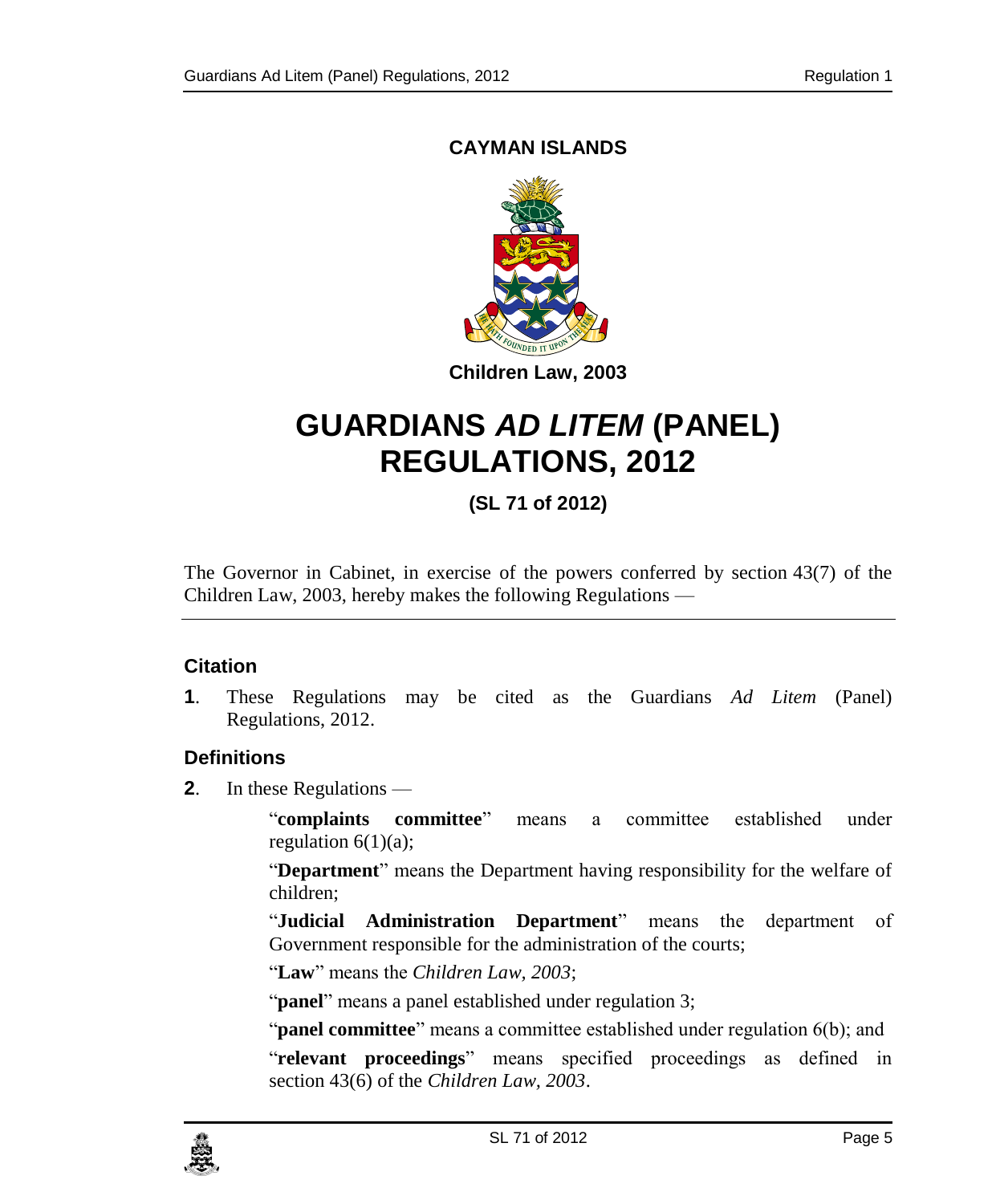#### <span id="page-5-0"></span>**3. Establishment of panel**

**3**. There is established a panel to be known as the guardians *ad litem* panel.

#### <span id="page-5-1"></span>**4. Appointment of guardians** *ad litem* **panel**

- **4**. (1) The Governor in Cabinet shall appoint the members of the panel.
	- (2) The panel shall consist of not less than five nor more than ten persons chosen from among the professional persons in the Islands who, in the opinion of the Governor in Cabinet, have wide knowledge and experience in child care or law.
	- (3) The Governor in Cabinet shall, in respect of any person whom he considers for appointment to the panel —
		- (a) interview each person;
		- (b) consult with the panel committee; and
		- (c) obtain the names of at least two persons who can provide a reference in writing for the person whom he proposes to recommend for appointment.
	- (4) The Governor in Cabinet shall notify in writing any person who is appointed to the panel.
	- (5) The Governor in Cabinet shall maintain or cause to be maintained a record of those persons appointed to the panel.
	- (6) A person shall be appointed to the panel for a period not exceeding three years and shall be eligible for reappointment.
	- (7) The Governor in Cabinet shall cause the names of the persons appointed to the panel to be published in the Gazette.

#### <span id="page-5-2"></span>**5. Selection of guardians** *ad litem* **for relevant proceedings**

**5**. Guardians *ad litem* to be appointed under section 43 of the Law for the purposes of relevant proceedings shall be selected from the panel of persons established by these Regulations.

#### <span id="page-5-3"></span>**6. Complaints committee and panel committee**

- **6.** (1) For the purpose of assisting the Governor in Cabinet with matters concerning the membership, administration and procedures of the panels and the monitoring of work of guardians *ad litem* in relevant proceedings there is established —
	- (a) a complaints committee in accordance with Schedule 1, which shall have functions conferred on it by regulation 8; and
	- (b) a panel committee in accordance with Schedule 2 which shall have the functions conferred on it by regulations 11 and  $12(1)(a)$ .

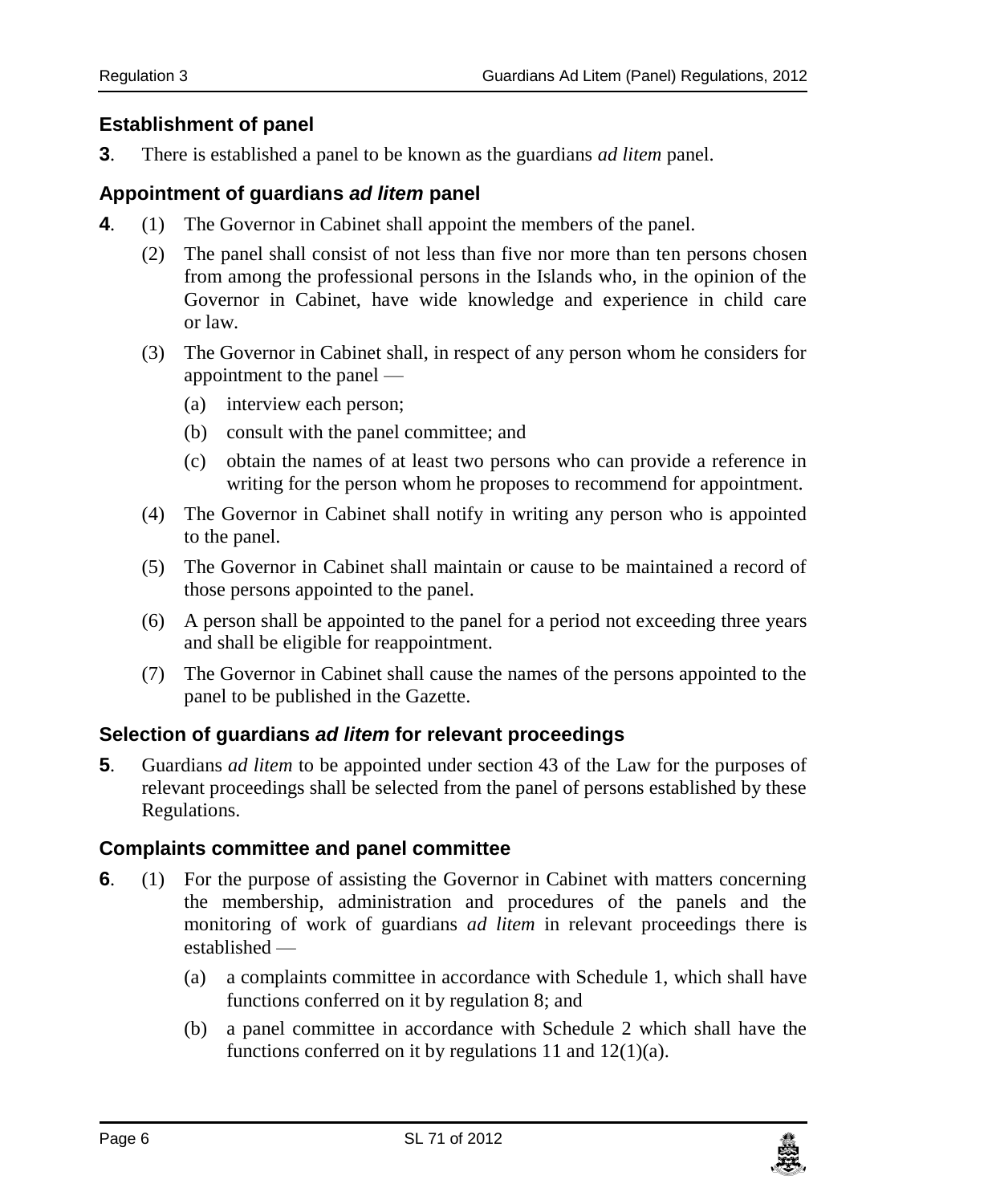- (2) Members of the complaints committee and the panel committee shall be appointed by the Governor in Cabinet.
- (3) The Governor in Cabinet shall cause the names of the persons appointed to the complaints committee and panel committee to be published in the Gazette.

#### <span id="page-6-0"></span>**7. Termination of panel membership**

- **7**. (1) The Governor in Cabinet may terminate a person's membership on the panel in circumstances where he considers that person unable or unfit to carry out the functions of a guardian *ad litem*.
	- (2) The Governor in Cabinet, before terminating a person's membership on the panel, shall —
		- (a) notify him in writing of the reasons why it is proposed that his membership on the panel should be terminated; and
		- (b) give him an opportunity of making representations in writing.

#### <span id="page-6-1"></span>**8. Complaints about the operation of the panel and members of the panel**

- **8**. (1) For the purpose of monitoring the administration and procedures of the panel and the works of guardians *ad litem* in relevant proceedings, the Governor in Cabinet shall establish a procedure for considering complaints about the operation of the panel and about any member of the panel.
	- (2) The Judicial Administration Department shall investigate any such complaint and if it cannot be resolved to the satisfaction of the person making it, that department, after consultation with the Governor in Cabinet, shall refer the matter to the complaints committee for its recommendations.
	- (3) Any person in respect of whom a complaint is made shall be notified by the Governor in Cabinet in writing of the complaint and shall be given an opportunity to make representations.
	- (4) If the matter is referred to the complaints committee, the committee shall provide the person with an opportunity to make representations.
	- (5) The Governor in Cabinet shall make a decision on a complaint referred to the complaints committee only after having taken into account the recommendation of the complaints committee and he shall notify in writing the person who made the complaint and any person in respect of whom the complaint was made.

#### <span id="page-6-2"></span>**9. Expenses, fees and allowances of members of panel**

**9**. The reasonable expenses incurred in respect of relevant proceedings of members of the panel and training of and allowances for the members of the panel in respect of relevant proceedings shall be defrayed out of moneys voted for those purposes by the Legislative Assembly.

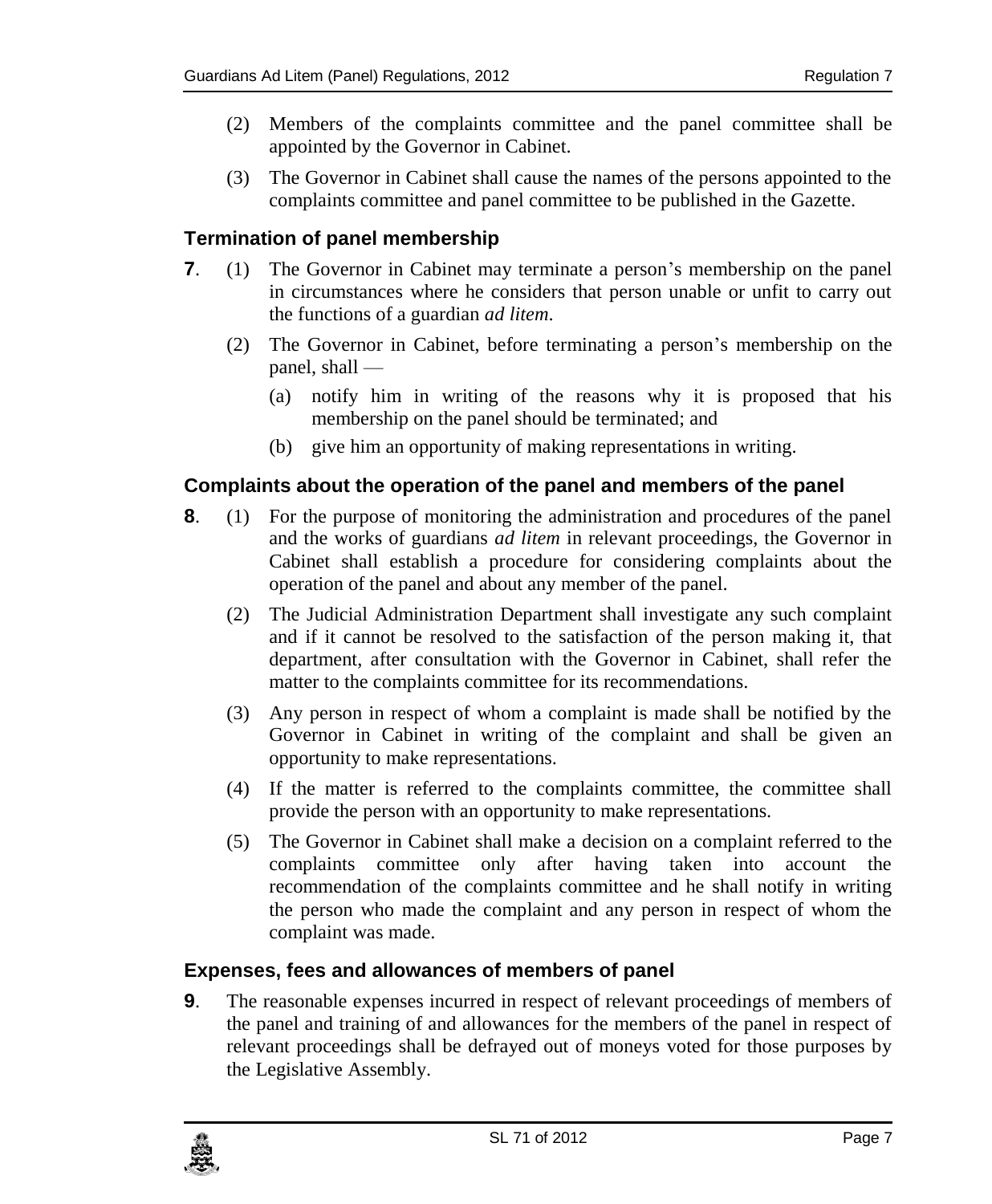#### <span id="page-7-0"></span>**10. Administration of the panel and panel administrator**

- **10**. (1) The Judicial Administration Department shall be responsible for the administration of the panel and shall appoint a panel administrator to assist with the administration of the panel.
	- (2) The panel administrator shall have such qualifications and experience as the Judicial Administration Department considers appropriate.
	- (3) The panel administrator shall not participate in the Department's functions in respect of providing services for children and their families other than the administration of the panel.
	- (4) The records to be kept by the panel administrator in relation to the operation of the panel shall include —
		- (a) the name of each child in respect of whom a guardian *ad litem* is appointed from the panel;
		- (b) a description of the relevant proceedings in respect of which the appointment is made;
		- (c) the date of each appointment of a person as a guardian *ad litem*;
		- (d) the date on which work started in respect of that appointment;
		- (e) the date on which the work finished;
		- (f) details of fees, expenses and allowances in each case in which there has been such an appointment; and
		- (g) the results of the proceedings in each case in which there has been such an appointment.

#### <span id="page-7-1"></span>**11. Panel committee functions**

- **11**. The panel committee shall, if requested by the Judicial Administration Department assist in the administration of the panel and advise the court on —
	- (a) the standards of practice of guardians *ad litem* in relevant proceedings;
	- (b) the appointment and reappointment of guardians *ad litem* to the panel, termination of their appointment and review of their work;
	- (c) the training of guardians *ad litem*; and
	- (d) matters arising from complaints concerning guardians *ad litem* and the administration of the panel (but not the investigation of particular complaints).

#### <span id="page-7-2"></span>**12. Monitoring the work of guardians** *ad litem*

- **12**. (1) For the purposes of monitoring the work of guardians *ad litem*, the Judicial Administration Department shall —
	- (a) obtain the views of the panel committee on the work of each member of the panel who has been appointed a guardian *ad litem*; and

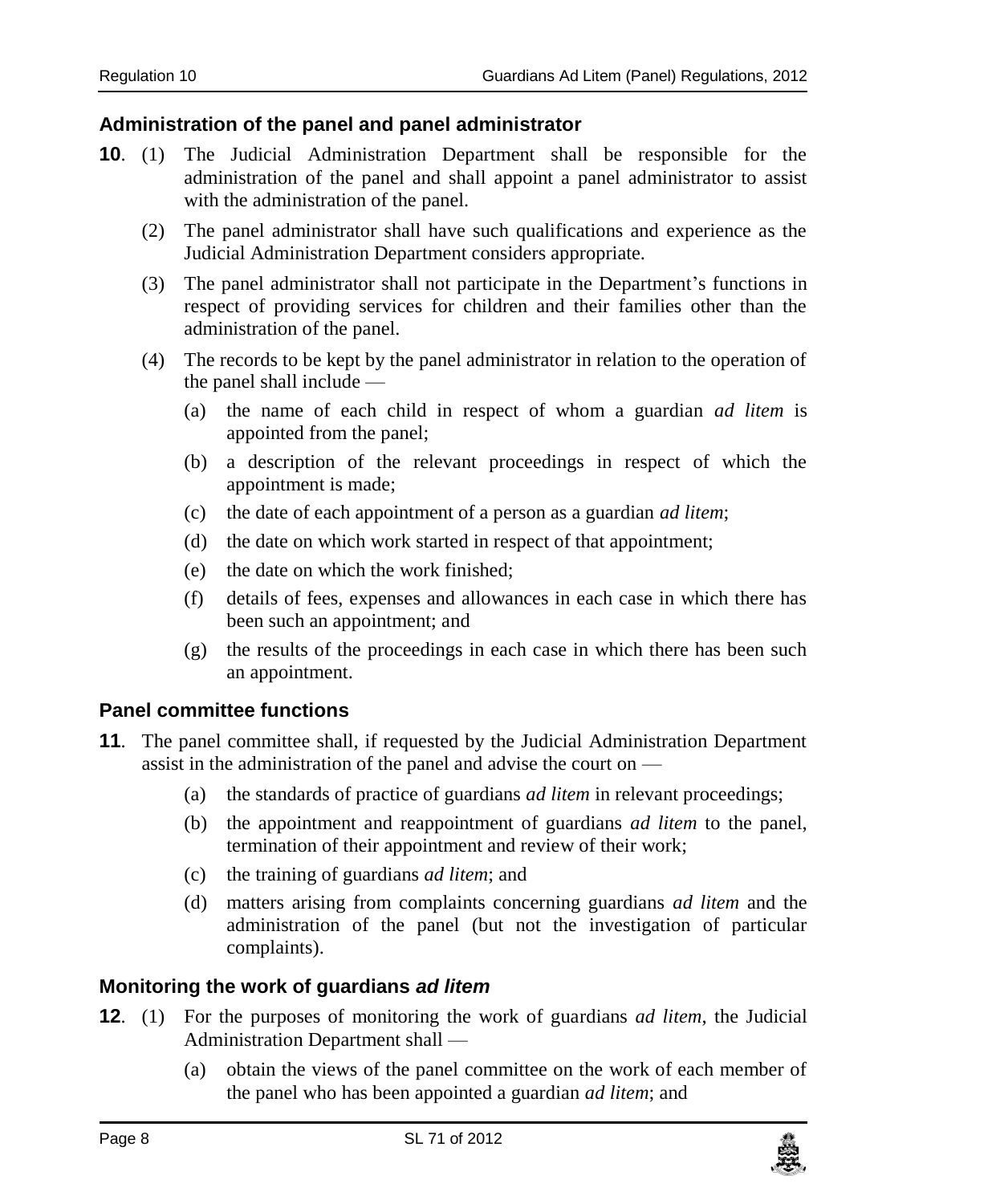(b) review the work of each such member of the panel,

at least once annually for the duration of the appointment to the panel.

(2) The results of each review shall be recorded by the Judicial Administration Department in writing and it shall send a copy of the results to the Governor in Cabinet and the member of the panel to whom they relate.

#### <span id="page-8-0"></span>**13. Training**

**13**. The court shall, having regard to the cases in which members of the panel have been or may be appointed as a guardian *ad litem*, identify any training needs which members of the panel may require and make reasonable provision for such training.

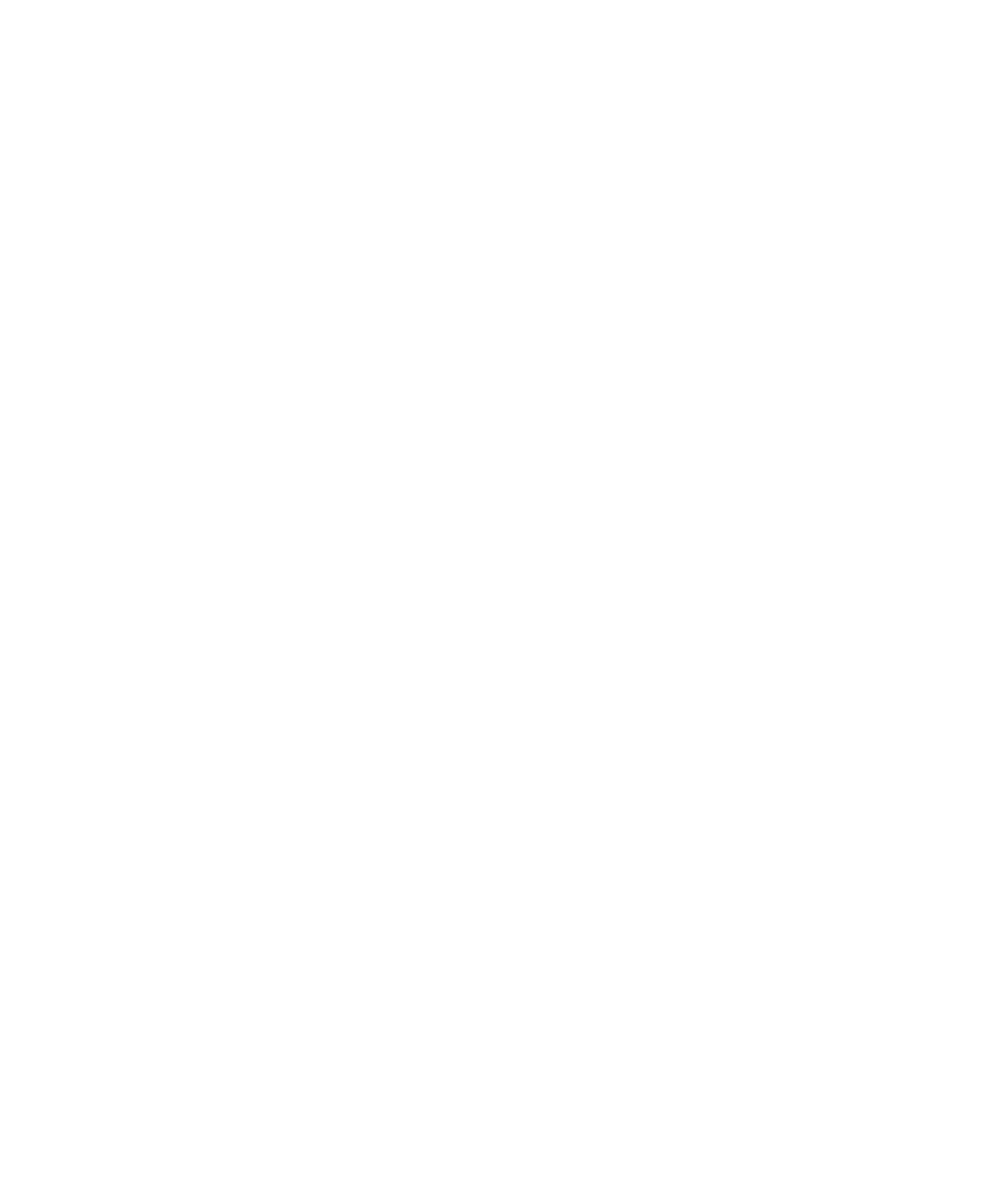## <span id="page-10-0"></span>**SCHEDULE 1**

## (Regulation 6(1)(a))

### *Complaints Committee*

- <span id="page-10-1"></span>1. The complaints committee shall consist of the following persons-
	- (a) an attorney-at-law within the Government service who shall be chairman;
	- (b) two members of the public who are not officers of the Department and who, in the opinion of the Governor in Cabinet, have wide experience in child care or law; and
	- (c) a person who is a member of a voluntary organisation responsible for the care and maintenance of children.
- 2. Members shall be eligible for re-appointment.
- 3. Appointments to the panel committee shall be for a period not exceeding three years as the Governor in Cabinet shall specify on making the appointment.